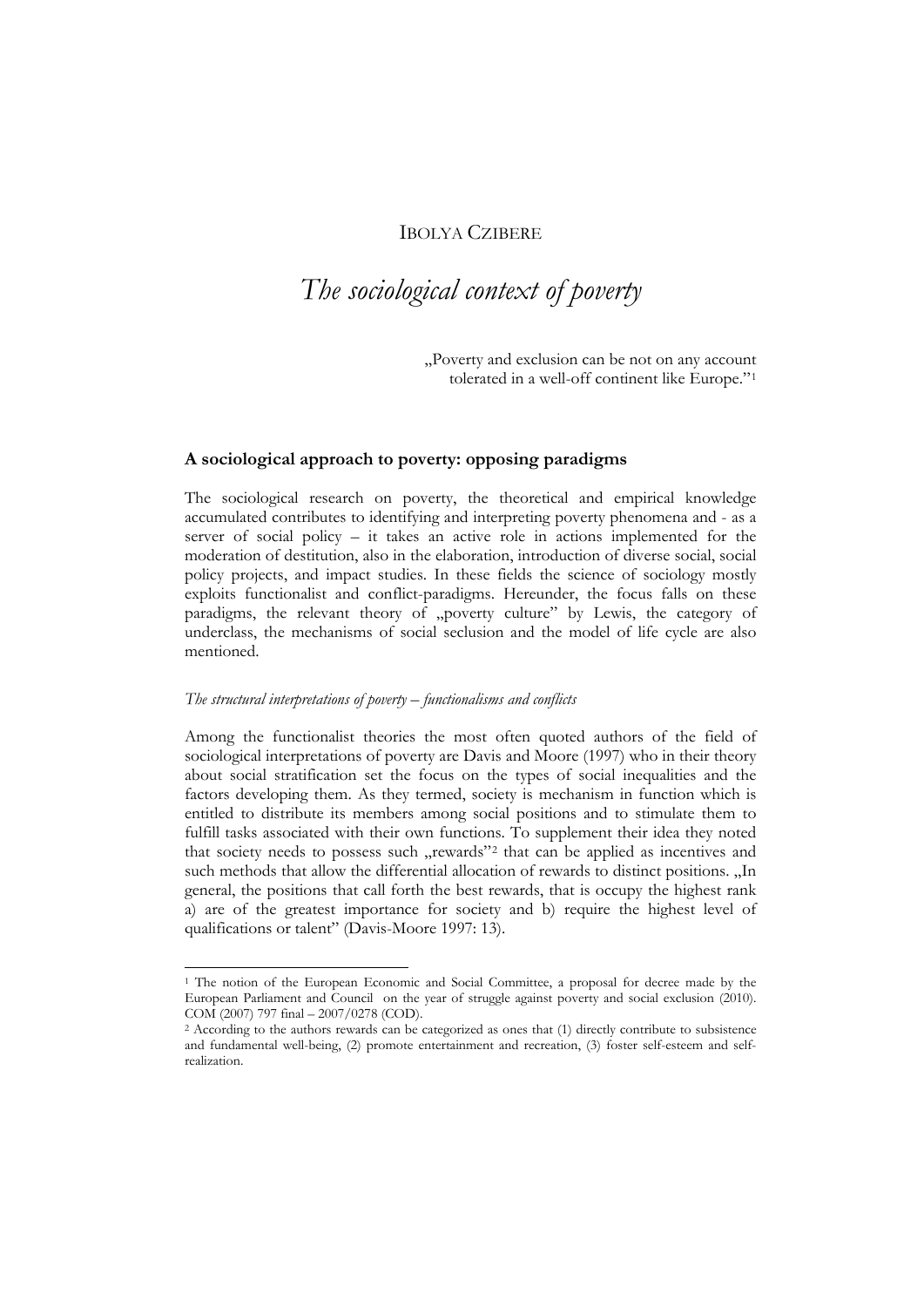Since societies are impelled to differentiate their members according to prestige and esteem, to some extent they must have institutionalized inequality. Consequently, those positions turn into the sources of poverty (low income and prestige) that are of hardly any significance for the society itself. As Spéder remarked, "those tend to become poor who do not own any specific abilities and skills, and are in charge of positions that could be filled by anyone else" (Spéder 2002: 20). The less influential and the easiest posts are located at the bottom of hierarchy and are the least rewarded. According to the theory, those are prone to live in poverty who can only fill low positions demanding less knowledge, time- and other investments. So, when searching for the causes of poverty low prestige and low rewards associated with low status have been detected.

Later in relation to the functionalist paradigm, in the context of the unfolding "underclass debate" Herbert J. Gans following the notion of the undeserving poor answers the question "what undeserving poor serve for?" in his study with functional orientation. As he explains, poverty can be studied and interpreted in terms of its positive and negative functions in society, while he rejects those theoretical ideas that claim "the roots of poverty can be attributed to the moral and intellectual inadequacy of the poor". Criminal offences committed by the poor are mentioned among the negative functions of poverty, i.e. types of street offences and behaviors contradicting the norms of the middle-class. "Let me mention some examples: there are some who do not undertake any work, bear children as juveniles outside marriage, live on aids and become addicted to drugs or alcohol. I regard these patterns of behavior as ones resulting from poverty, as (either now or in former times) they have been closely attached to poverty and can hardly be detected, if at all, in non-poor classes As if to say, they are clear manifestations of destitution." (Gans 1992: 1.)

In his study, Gans presents 15 functions or function sets of positive impacts that are supposed to fit the undeserved. When illustrating these functions<sup>[3](#page-1-0)</sup> he shows the

<span id="page-1-0"></span><sup>&</sup>lt;sup>3</sup> Gans mentions the following functions: (1) The undeserved poor seem to be the reserve source of labour force, which is important considering that by them unemployment rates can be held at a high level to keep wages low. (2) Since not being well-qualified, they are thought to lack even the habits (eg. ethics of work) needed, so they are less offered work opportunities, namely they are excluded from the work force market. Due to this fact they are not presented in unemployment statistics, thus making indicators more "showy". Their positions are replaced, for instance by immigrants who are willing the undertake jobs for lower wages in worse conditions. (3) They help to satisfy needs for illegal resources of the betteroff, e.g. through drug trafficking. (4) They provide work opportunities for employees from the middleclass, e.g. for social workers, psychologissts, trainers, police officers, judges, prison guards, as Gans noted, even for social science researchers who are committed to carry out investigations about them. (5) Thanks to them the institutional status quo can be maintained, regarding that some developments such as the improvement of the schools maintained for "the unteachable children of the poor", the social building projects or the support system can be omitted. The failure of these systems has always been explained with the ignorance of the concerned, referring to the careless maintenance of their flats, their refusal to pursue any working activities. (6) The undeserved provide a moral ethos for the categorization of classes, if they are stigmatized as undeserved, all the others above them are considered as deserving. It is nothing more than the legitimation of class hierarchy. (7) Also in maintaining the social norms the undeserved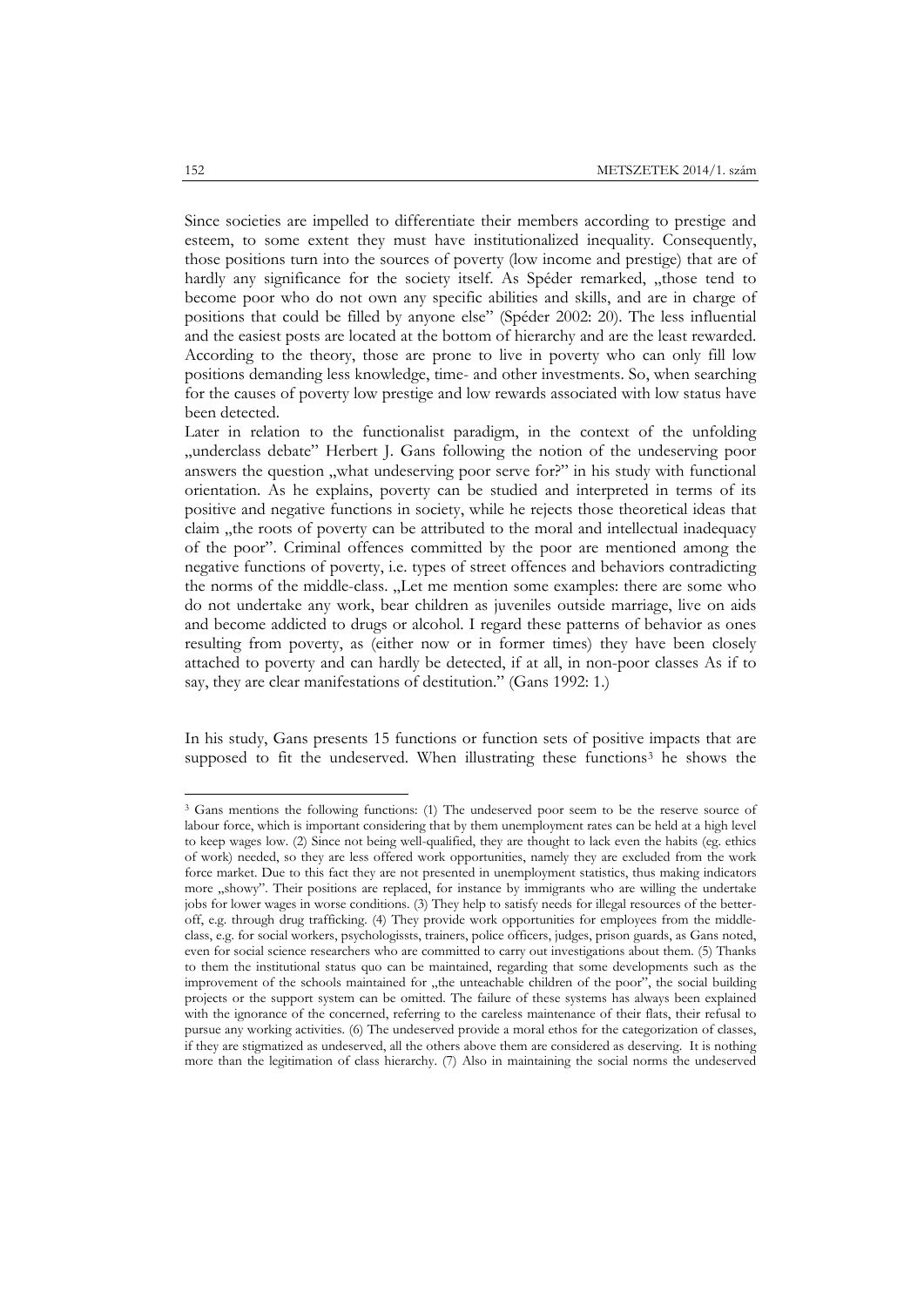duality of the phenomenon; partly poverty is an end-product of the functional differentiation, partly it greatly contributes to the operation and legitimation of the existing society.

As for our theme, besides the functionalist conceptions conflict theories rooted in the doctrines of Marxist sociology have also been given a prominent part, which contrary to the prior put an idea into the limelight. According to it, processes ongoing in the world can be described by opposing and contradictory interests, therefore, society is not supposed to be a field of harmony but one of conflicts. The essential point of Wright's theory (1999) is that social inequalities are developed and maintained on the basis of dualities of exploitation and oppression, consequently poverty is regarded as a direct result of exploitation. In this sense, those can become poor who do not possess any properties of production that is they have no influence at all on the means of production. As Wright concludes, poverty is a consequence of the opposition between those in power and marginal groups of the society.

The fundamental distinction of the above two theories can be realized in the different interpretations of causes of poverty. According to the functionalist theory, the sources of poverty can be marked in the limited number of highly qualified individuals and diverse significance of positions existing in societies. By conflict theories the emergence of inequalities and poverty can be derived from exploitation. As their common segment on the one hand both conceptions acknowledge poverty as a result of structural relations, on the other hand their approaches are based on positions of the workforce market and employment relations, and none of them pass the formal spheres of work and capital (Spéder 2002).

According to Peter Townsend's (1991) conception regarding functionalism to justify theory operationalization would be required which is rather difficult, since "not only are collective bargaining and political actions ignored, but the fact that the power of interest groups and classes over sources proves to be diverse" (Townsend 1991: 191).

play important roles. Those who meet the general norms can exploit them for "standing for these norms explicit and fight for their social reinforcement" so to keep the morality of the middle-class remain valid.(8) The undeserved can be stigmatized as scapegoats and become targets during conflicts to indirectly serve the interests of the political elite. (9) For media, mostly for television programmes the undeserved offer inexhaustible sources of themes, in "busy, never ending television reports" addressing murders and other offences the poor are the "stars". (10) As clients they are available for supports provided by churches, religious institutions and political parties which set up for a hero longing for further benefits. (11) The existence of the left-wing is strongly determined by the roles of representing affairs of the poor and struggling against their status of being undeserved. (12) As the undeserved do not possess any political power, right-wing parties have always been ready to exploit them. (13) The undeserved can give a handle in critical actions to stand up against the welfare state. (14) They can be marked as scapegoats of the national conflicts, candidates of left-wing or liberal parties can be permanently critizised for supporting the undeserved thus questioning their own suitability for political engagement. (15) The derelict living enviroment of the poor can be utilized for settling those institutions there which are not considered as suitable in the enviroment of the better-off. These are shelters for the homeless, rehabilitation centres, dumpsites, not to mention police that are inclined to provide a "valve" for drug trafficking in these areas.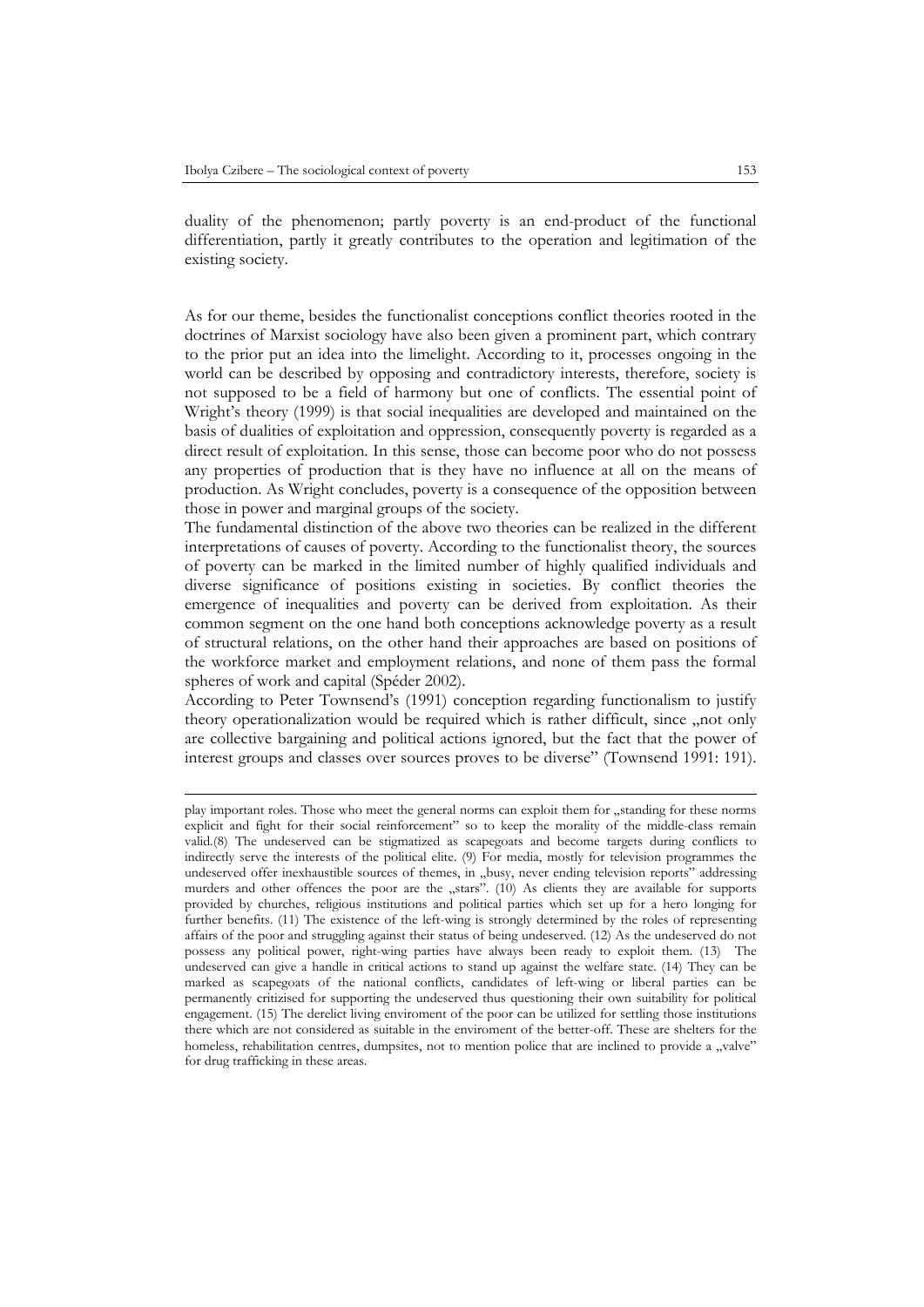Another highlighted point of his critique is based on the issue of motivation. According to the theory, to inspire people to acquire certain positions higher financial reward and prestige are demanded. However, as P. Townsend claims the theory fails to remember the fact that motivation is a dependant on the cultural environment as well, so the desire for financial reward is less likely to be equally strong and important for everyone. He considers functionalism as a sociologically and politically "convenient" conception, because "rewards are suitable for hiding information that reveal inequalities, for the social elite the exclusive dissemination of over-generalized, ambivalent or highly selective information is a means of controlling the potentially disruptive power of inequalities" (Townsend 1991: 191).

All in all, the constellations of poverty and wealth are two schemes of great significance that help people interpret and understand the unequal distribution of advantages and drawbacks in societies (Csepeli-Kolosi-Neményi-Örkény 1992). In traditional societies, the interpretation of this duality was inevitable, as Csepeli and his colleagues noted, "it depended upon the schemes presuming the effects of the social causes". In a modern society in which individual achievement is highly emphasized personal freedom and responsibility have become the focuspoints, thus individual factors have also played a part in who, how and why could obtain more advantageous or disadvantageous social positions.

### *The culture of poverty, the underclass, social deprivation and the poverty of life cycles*

#### *The culture of poverty*

According to Townsend's interpretation, "the terminology of the subculture of the poor were distilled from a sequence of ethnological, sociological and eugenical investigations" (Townsend 1991: 186). In its modern form it has been represented by Oscar Lewis (1988); according to Lewis the poorest strata of society establish an isolated and generally self-reproducing subsociety or subculture. This culture is claimed to have an important function by incorporating a life style and perpetuating it into the following generations. Apart from the general shortage, the economic deprivation and the inordinate conditions characteristic of poverty it reveals a way of life that absorbs a specific meaning, function, structure and defence system, all with the only aim of surviving poverty.

It claims that the culture of poverty can emerge in any historical situation, however, it mostly develops and flourishes in societies which meet the following requirements. "1. money management, wage labor and profit production; 2. persistently high rates of unemployment and low employment rates of the unqualified; 3. low wages; 4. lack of social, political and economic organizations established either unprompted or initiated by the government among individuals with low income; 5. spread of bilateral affinity systems instead of unilateral ones; 6. value system of the dominant class that attaches great improtance to financial properties, wealth, upward mobility and economy, sees the roots of the unfavorable economic situation in individual inadequacy and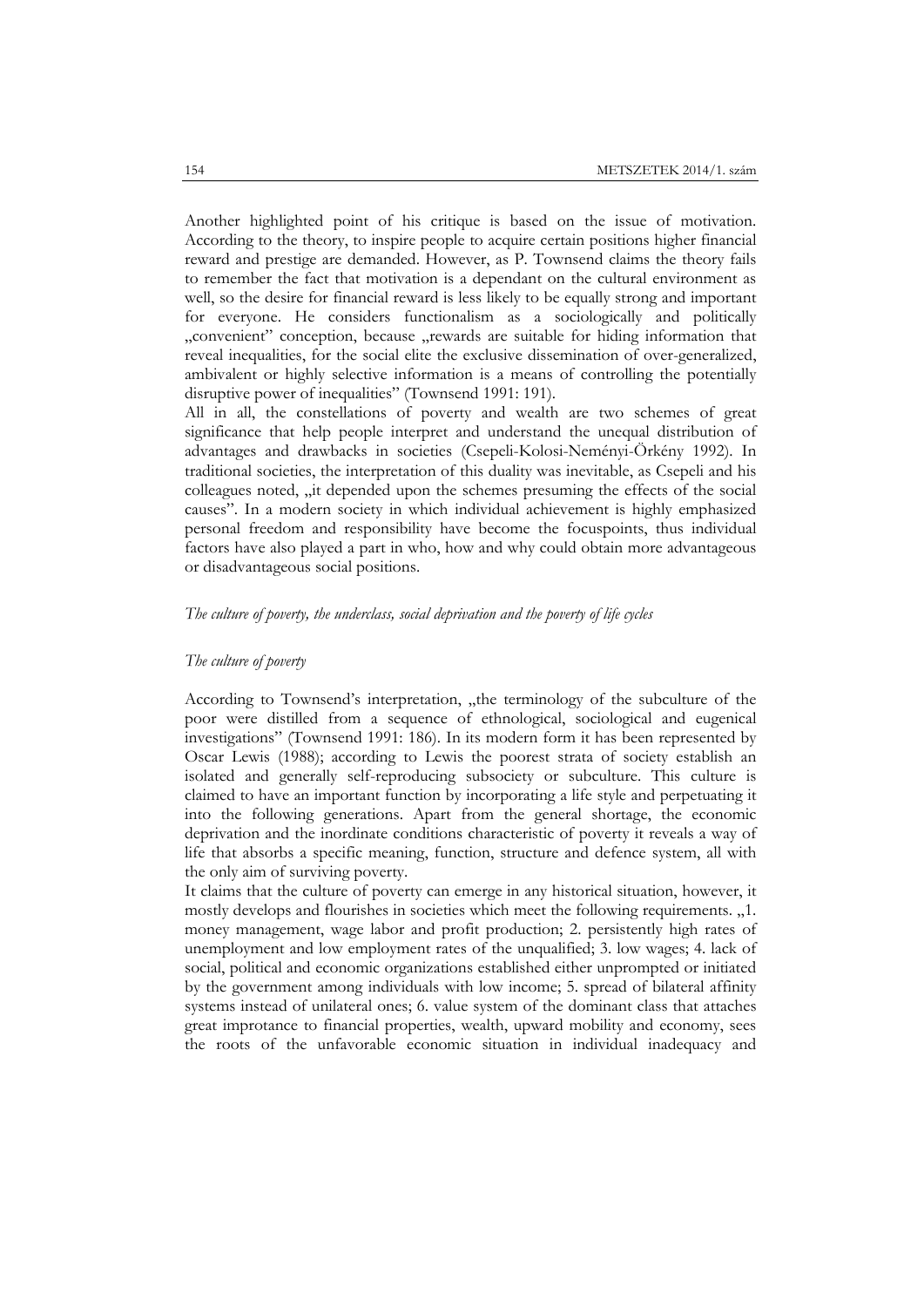inferiority. The way of life having arisen in such circumstances among the poor is the culture of poverty." (Lewis 1988: 95.)

Moreover, according to Lewis the culture of poverty is a kind of adaptation and response to the marginal situation of the poor. It helps them cope with the feelings of despair and hopelessness when it becomes clear that they are incapable of achieving success according to the values and goals of the majority.

The subculture can survive for long for double reasons. Partly, due to the pressure posed on its members by the majority and the structure of the majority, partly the subculture is able to establish self-invigorating mechanisms. As a main cause, a process can be identified which undergoes in the ideology, aspirations and personality of the children raised in subcultural circumstances. Because of all these, Lewis believes that the improvement of economic conditions does not necessarily lead to the elimination of the culture of poverty. The termination process can be seen as time consuming, just one generation does not prove to be enough, so in terms of its concept , it is easier to put an end to poverty than to the culture of poverty".

Lewis aims at proving that the way of life characteristic of the poor strata carries values that are not at all inferior only different from that of the other classes (Bokor 1987). In the 1980s these thoughts reemerged due to the so called debate of the underclass, though accentuating other issues and bearing more potent structural embeddedness (Spéder 2002).

## *Underclass – another stigma of the undeserved*

The term underclass was created by Myrdal (Domanski 2001) to describe or characterize those individuals and families, which entered extreme living conditions and total economic marginality or were pushed into such circumstances. The term has been used since the 1980s in the USA where the term refers to a form of ghettopoverty in urban areas, though it has proved to be greatly disputed in the literature of poverty. Authors investigating the themes of the underclass all agree on who are considered to belong to this group: those who take the position under all other classes or strata, are underqualified or undereducated, and are poor in terms of their income. When quoting Wilson Spéder taxatively lists the groups of which members are believed to form the underclass: ..... the poor permanently or almost exclusively living on social *allowances; the unemployed young who do not attend or are excluded from school; still working-aged but unemployed men who having fallen out of reach of unemployment benefits and given up hope do not search for jobs; those with incomes from illegal activities not possessing permanent, legal jobs; mothers formerly not having had jobs who raise their children alone without a spouse or a partner; the seriously addicted (to alcohol, drugs); the aggressive young forming gangs; the criminals, the homeless etc."* (Spéder 2002: 30.)

They are excluded from the traditional system of stratification and have no relation at all (neither economic, nor social) with the majority belonging to the non-poor. They form the stratum under classes.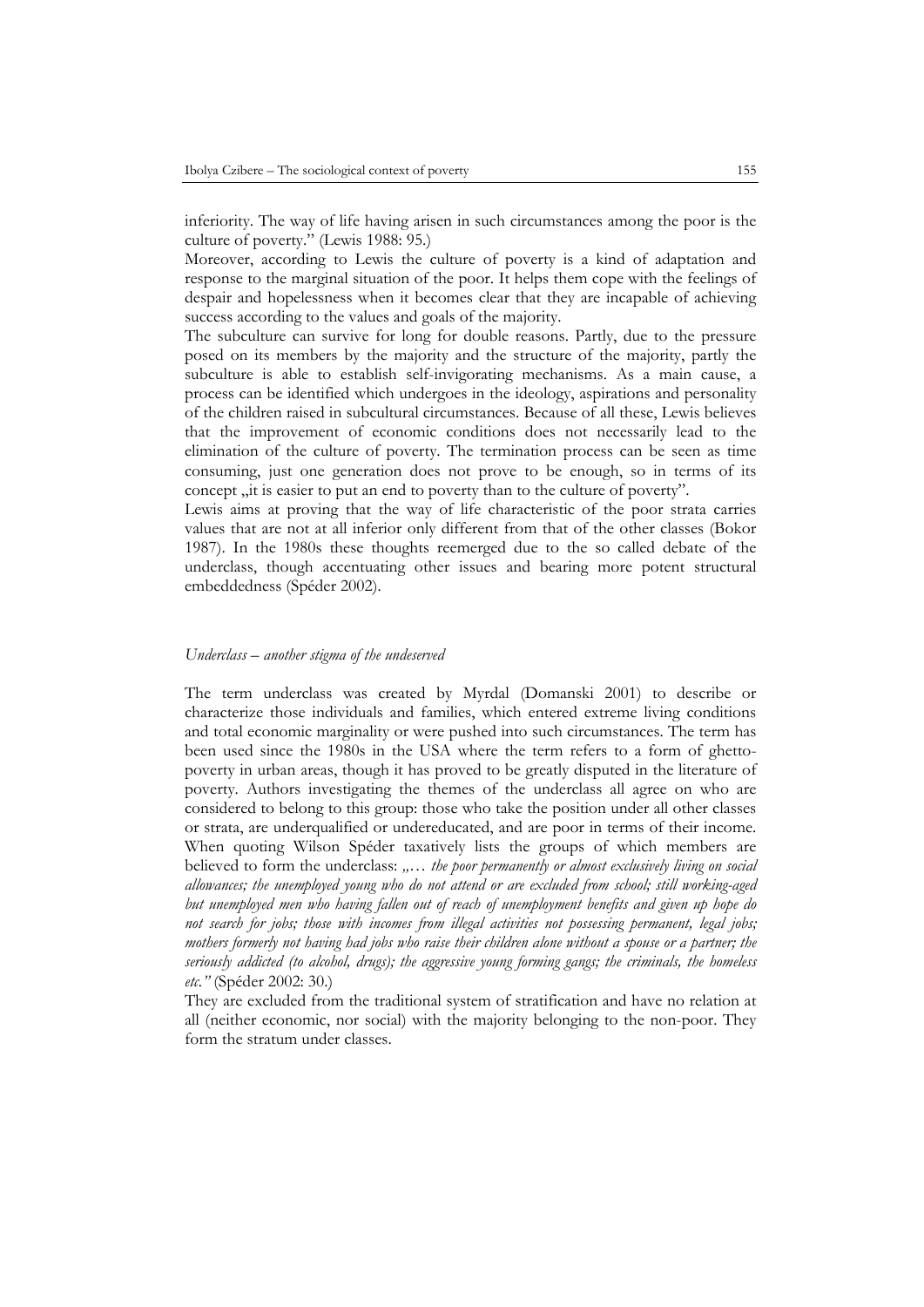In the American literature the term is discussed according to two separate approaches. In Silver's view (1996) the reason for this is the fact that right-wing political parties have turned the term to their advantage, the media have referred to it as the stigmatizing practice of the above thus converting the term of underclass into an ideologically moralizing one.

The liberals have approached the term from the perspective of the social structure. They propose social allowances for those permanently out of work to avoid the dangers of social-spatial segregation. The conservative approach is behavior based claiming that those who belong to the layer of the underclass can be characterized by a diverse (deviant) pattern of behavior different from that of the majority of the poor, which is the culture of poverty in itself and also the origin of their destitution. Domanski (2001) when citing Charles Murray emphasizes that the poor can be regarded as victims, "those who have been raised without a father and have been socialized in a counterculture in which education and work are of low prestige, are basically programmed for a failure." (Domanski 2001: 40). As two further reasons for the development of their poverty the social services are mentioned, which by the means of providing financial support get the concerned out of the habit of working. *"We have practically altered the rules concerning the poor. In a nutshell, we can state that »It is not your fault that you are poor. If you do not study at school, it is so because the educational system is prejudiced against you. Should you commit a crime, you are forced to do so by your unfavourable conditions…« Finally, after exempting everyone from liability we claim that »…you can live without being involved in the affairs of the social world as your parents could«."* (Domanski citing Murray, 2001: 42.)

Along with the particular way of thinking typical of the cultural theories, the culture of the poverty is presumed to be a deviant culture and that is the reason why individuals and families are enclosed in destitution. As Murray noted, they are supposed to be pathological families, which owe their existence to the helpful attitude and goodwill of the society, and supports from the welfare system are seen as reliable for the reproduction of the underclass. From his perspective, the decline of the institution of marriage can be observed among the poor; for women the unmarried men are not seen as attractive partners due to the lack of their discipline, that is they would not be able to support the family because of their unemployed status.

While Murray (and other followers of the cultural theories) sees the causes of deprivation in the attitudes and behavior patterns of the poor, by the followers of the structuralist approach poverty is seen as a severe organizational-operational malfunction of capitalism. They regard the class of the poor to be so heterogeneous and to have a changing category of classification that it does not and cannot have its own independent culture and identity.

The Hungarian usage of the term can be characterized by extraordinary cautiousness and reinterpretative tendencies. Right after the change in the political system Zsuzsa Ferge in her work entitled "The society of transition" (1995) asked the question if a "dangerous and threatening" social group living in poverty and deprivation could form in Hungary, one similar to the strongly alive in the USA. According to her only , uncertain and cautious presuppositions" can be taken regarding the fact that the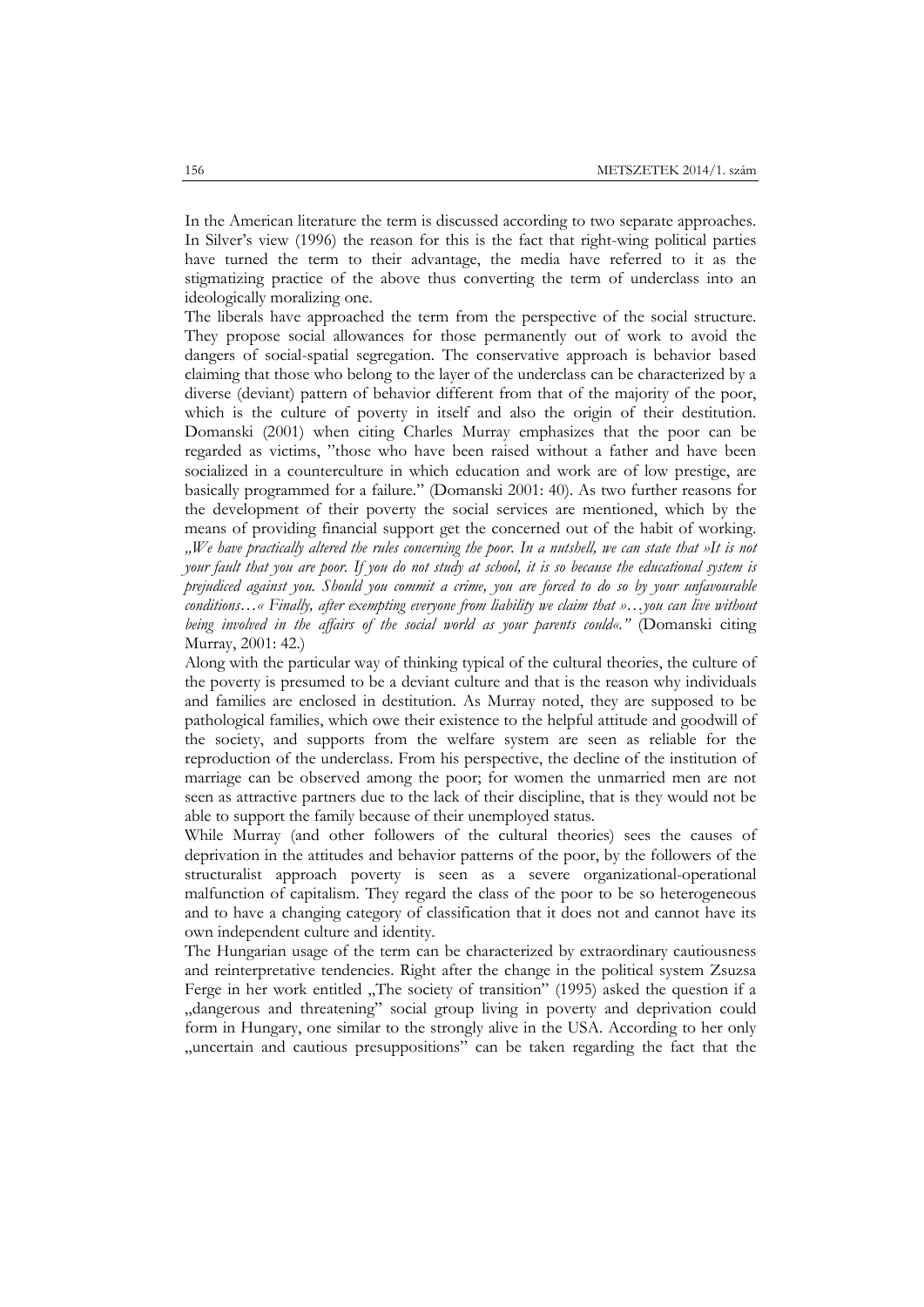roots of the American underclass show substantial differences from the European features. As she wrote, a backward tendency, a type of seclusion from the society could be detected in Hungary as early as the 1980s, which resulted in the establishment of new forms of disadvantages such as unemployment, open homelessness, a rise in the number of people with low income and a sudden increase in the proportion of individuals living on social allowances. To all of these factors uncertainties of life and unpredictable future were added. The social distance between the poor and other layers of society started to increase that is a progress of fallback emerged, though at that time it could not be foreseen if the underclass or the class under existence as Zsuzsa Ferge called it would come into being. In her view it depends on *"how persistent unemployment would be; how much protection the employed would have;*  what training form would replace the mass secondary education previously represented by vocational *training; to what extent the educational system would expand and improve or narrow and deteriorate; how broad the scope of the social allowances would be; what conditions would be set for the allowances; how the poor or the impoverishing families could maintain their relatively acceptable homes; or to what extent dual systems could gain ground in health care system, education or in other fields meaning a good-quality service for the better-off and one of low quality for the rest"* (Ferge 1995:13).

Besides all these, the new ideology emerging after the change in the political system and the leaders with economic and political power fulfilling their own interests all reinforced the establishment of the underclass strongly intensified by the Roma issue. There were concerns that the tendencies for disadvantage would worsen, and as Ferge noted "the distinct isolation of the underclass needs time, though it might as well accerelate in this situation" (Ferge 1995: 14). Spéder (2002) when quoting Smith adds that the term became thematized in the European sociology by the 1990s, along with the conception of "exclusion" which had been a major concern in France referring to the multiply disadvantaged groups of the poor excluded from the living conditions of the majority. In a few years the term developed not only into a research issue but a political program in the European Union, and also surfaced in common talk displacing (and impeding) underclass, the term with highly arguable values.

## *Social exclusion and "the medley of those living in marginality"[4](#page-6-0)*

From the end of the 1970s the term "exclusion" was drawing increasing attention and was gaining ground in France, then in England<sup>[5](#page-6-1)</sup>, and was used for defining a new, modern form of poverty (Havasi 2002). Later the context of the term was greatly modified and broadened, and it became well-known throughout Europe when in 1985

<span id="page-6-0"></span><sup>4</sup> The expression is used by Robert Castel in one of his studies: De l'indigence a l'exclusion, la désaffiliation, précarité du travail et vulnerabilité relationnelle. In Jacques Donzelot (ed): Face á l'exclusion. Le model français Edition espirit, 1991

<span id="page-6-1"></span><sup>5</sup> Amartya Sen adds that there used to be a term which had referred to deprivation before the appearance of the term "social exclusion". Deprivation is considered as a pioneer term of its kind; the term was created by Adam Smith (1776) unfolding "the inability to appear before others", so it refers to a difficulty that can be experienced by someone deprived when joning community life. (Sen 2003b).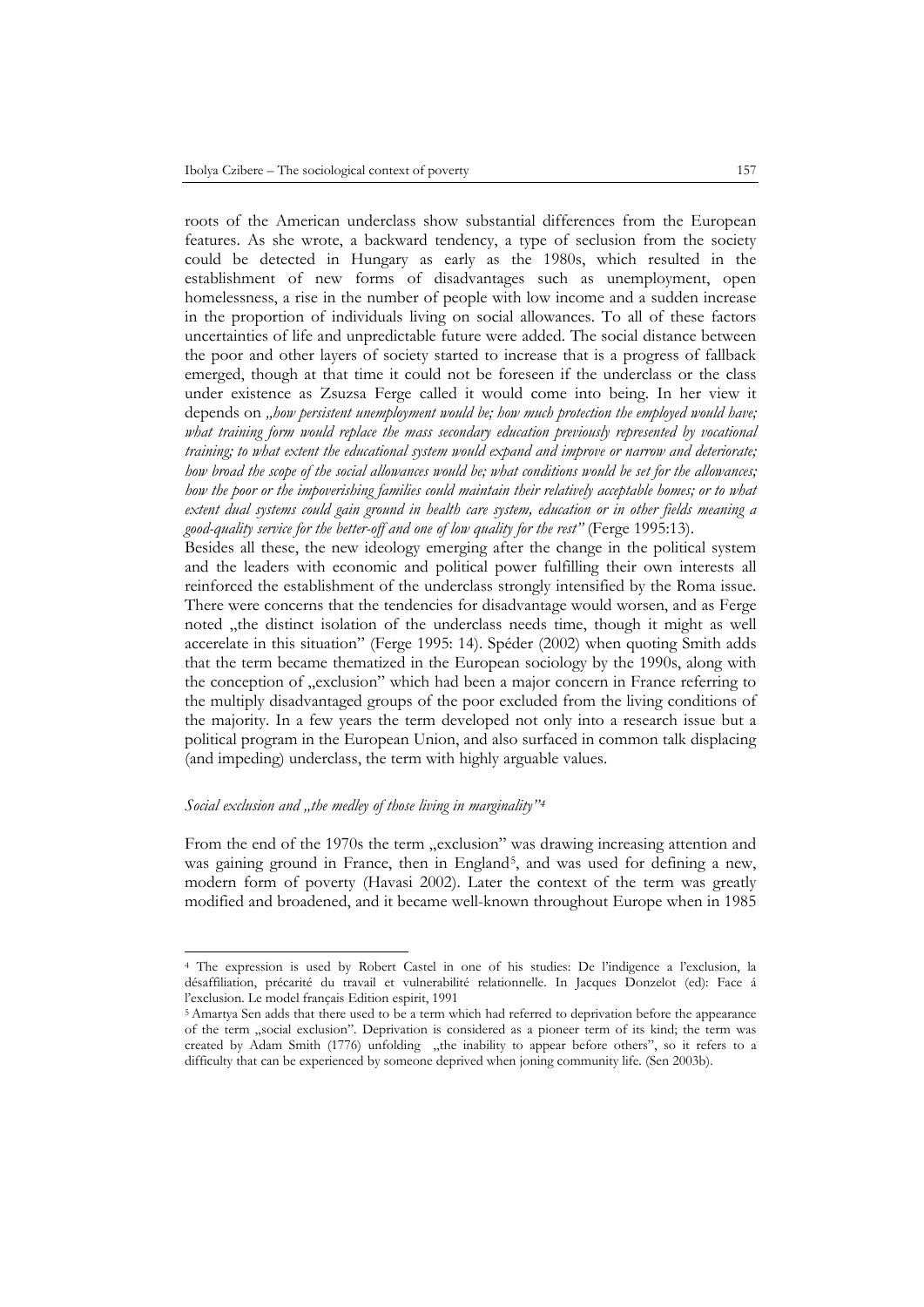it was introduced by experts and specialist committees representing the European Union. Several researches started with a focus on social exclusion.

In clarifying the term, Atkinson played a major role who while investigating the sociological terms used in different countries with his colleagues distinguished three constant or recurrent categories which served as definitions for exclusion, though they did not recognize any conceptual overlaps. The three categories come as follows: relativity, activity and dynamics (Atkinson 1998). Relativity means that the investigated situation best reflects the particulars of the society, the time and the environment, that is the excluded individuals are to be correlated to the circumstances in which they live. Moreover, Atkinson tends to believe that exclusion is rather an attribute of a social group than that of an individual. Activity as another characteristic feature of exclusion reveals the fact that exclusion always derives from series of activities. In this case the doer and his actions are regarded as the most important, and as Atkinson adds, "in case of integration disorders not only the circumstances of the concerned are to be taken into consideration but also the extent of their reliability" (Atkinson 1998: 8). The third factor, dynamics represents the correspondence that individuals can be excluded from society because of being out of work or being childless and also owing to losing their faith in their own or their children's future, thus integration difficulties may as well span into the following generations.

Amartya Sen's (2003b) interpretation shows differences, he approaches social exclusion from the utility of the conception, so he aims at revealing whether the notion has brought on anything new if compared to the former ones, whether it has had any increments, if any, of some significance. He means to find out if there are any elements of the conception which could contribute to the better understanding of the nature of poverty. According to Sen (in accordance with the oldest interpretation), poverty equals lack of income which seems to be relevant in the topic because income makes a tremendous impact on the lives of individuals. He identifies the cause of "impoverished life" with insufficient income, thus low income proves to be a fundamental source of poverty. That is why poverty needs to be investigated from the features of miserable life, not from the perspective of low income. He aptly notes that "impoverished life calls for attention not only empty wallets" (Sen 2003:5), for income is one of the major means of balanced life devoid of deprivation.

Amartya Sen's theoretical approach evaluates poverty as a condition deprived from opportunities and proves to be a multi-dimensional, by his own admission an "Aristotelian" conception. The essential message of the Aristotelian perspective (basically conceded by Sen) claims that "impoverished life lacks the freedom to take part in intrinsic activities that are to be chosen for good reasons" (Sen 2003:5).

He accepts the necessity approach of Adam Smith purporting to define the requisites influencing individual freedom and providing destitution-free life. In the core of the Smithian idea of "being ready to appear before others" deprivation can be recognized which absolutely plunges people into poverty. According to Sen "Smith focused on the *ideas of integration and exclusion while analysing poverty, and when defined the nature of »necessities« indispensable for a decent life: »By necessities I not only mean those material needs which are supposed to be means of sustenance, but the shortage of those resources that are considered to be unacceptable by*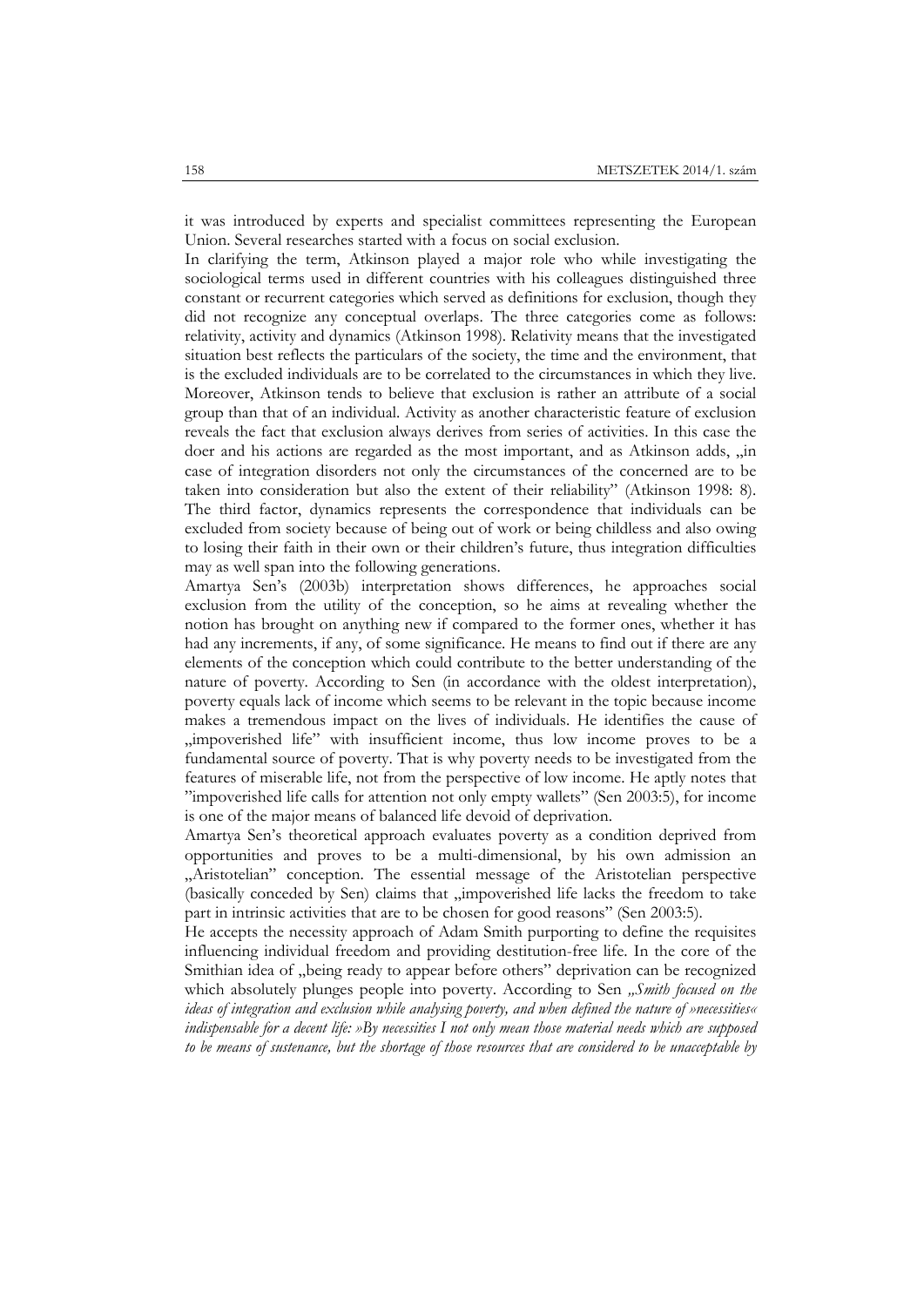*the customs of the country even for the lowest ranking ones worthy of respect […] Leather shoes are seen as essentials of life according to the customs of England. Even the poorest female or men could not avoid the shame when appearing in public without them«"*. (Sen 2003: 8).

Sen applies the Smithian approach of deprivation to model how exclusion from social interactions – i.e. deprivation from community life – is connected to social exclusion.

In the Hungarian literary sources Zsuzsa Ferge (2000) finds the benefits of the term in its competence to demonstrate not only the reality of material deprivation and poverty, but the complexity of the problem involving the fact of being excluded from various sources, activities, opportunities and rights. Although poverty is seen as a passive almost self-existent category of which existence is said to be nobody's fault, there is another especially useful aspect of the mechanism of exclusion, for it manifests that certain social groups or processes more or less, but consciously function in a way which leads to the exclusion of individuals or other groups. Ferge adds that "there has been a strong need for the term of social exclusion for several reasons. It has *been suitable for introducing the phenomenon of poverty as a complex and dynamic one with an accumulation of disadvantages, not as a situation of (permanent or temporary) financial shortage. It has slowly become a comprehensive term that includes the factors jeopardizing social cohesion, the marginalization, and the processes generating exclusion. On the contrary, the term of inclusion communicates social incorporation, namely cohesion."* (Ferge 2007: 8.)

The term can be variously interpreted, as on the one hand in Ferge's reading it is "absence of participation in main fields of social life" (Ferge quoting Burshardt, Ferge 2007: 8), on the other hand as a cumulated form of deprivation it directs attention to life chances, blames the shortage or low standard of the available resources and capital, on the third hand it appears as a contrast to a society of "high quality" (i.e. adequately integrated). As she says through "the many faced social fragmentation" ghettoisation and segregation develop invincible distances and obstacles between the excluded and the others.

Since the description and measurement of the objective relative deprivation term of Peter Townsend, the investigation of the aspect has gained great significance which claims that poverty is not simply a lack of income, it rather says that individuals or families may be excluded from activities socially considered important due to the shortage of resources. Zsuzsa Ferge (2002) summarizing Miller's conceptions makes obvious that "those shocked by poverty all know that the poor suffer not just because money is tight. Financial shortage brings on misery, humiliation, social rejection. So there exists an interpretation for poverty equivalent to exclusion, no matter what the latter means" (Ferge 2002: n.p.)

To the question whether poverty in a broad sense differs in meaning from exclusion, Zsuzsa Ferge answers the following: "basically it is all about the same social phenomena, hardship, deprivation, the forced constriction of the horizon, desires and choices not voluntarily restrained" (Ferge 2002: n.p.). In her view, the reasons for the widespread use of the term exclusion are less academic than political in which the more current themes of "ethnicity-minority-migration" are included.

In addition the social psychological impacts of exclusion cannot be ignored, as it reflects a state out of society that is not "pure" relative poverty, but a condition in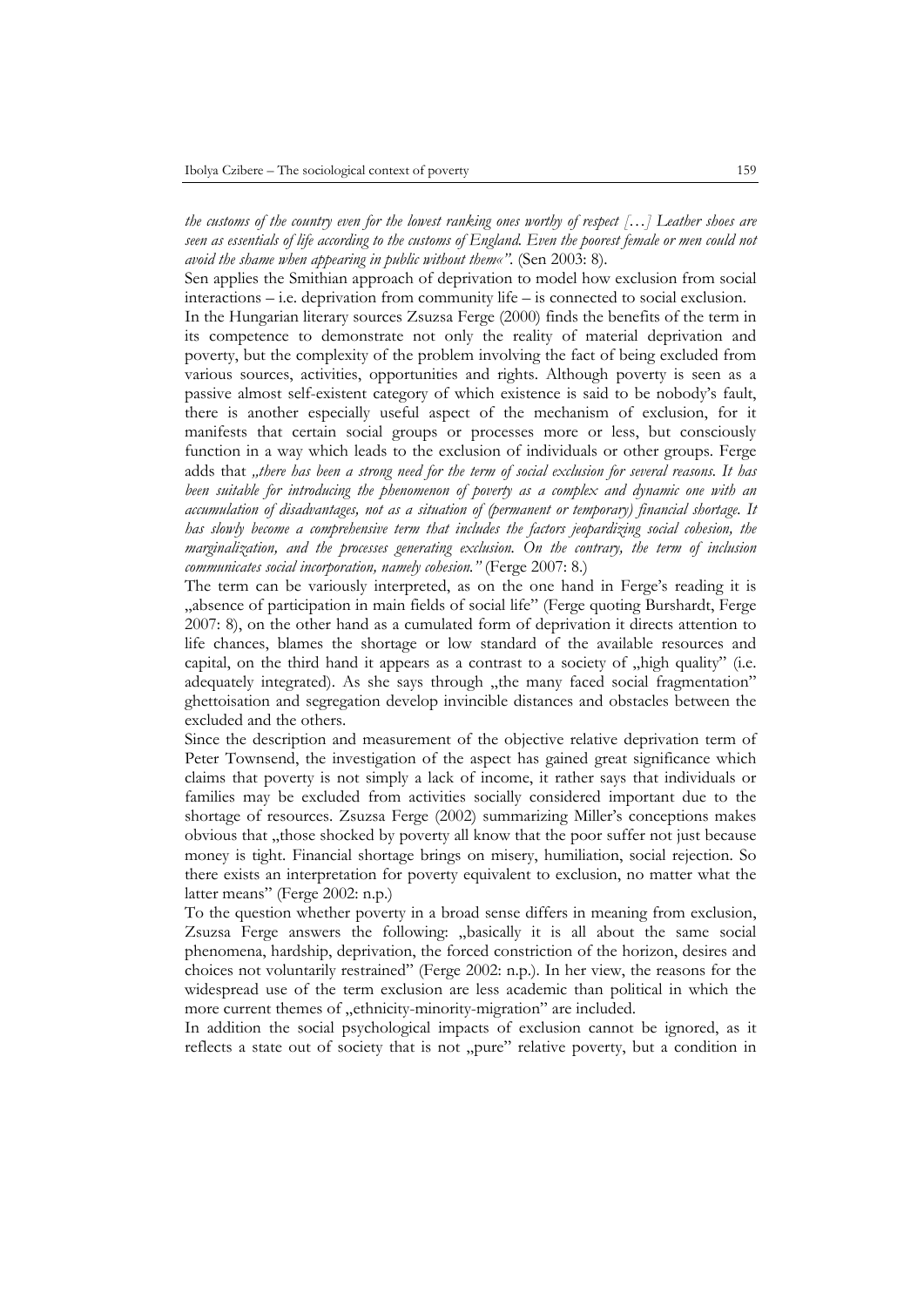which individuals are deprived of every straw that assures them links to society. In such a situation the experience of belonging to society ceases to exist that can on no account be substituted for financial resources.

#### *Life cycles and poverty in life course patterns*

The phenomenon of life cycle as a source triggering poverty was formulated in England as a result of empirical investigations. At the turn of the 19th and 20th century after having carried out researches among working families it was discovered that married families went poor following the birth of their children, though after the children grew up and became employed the family emerged from the state of poverty. However, when the children found a family and leave the nest with their parents growing old, a new phase of poverty is introduced into their lives. The phenomenon has been supplemented by further findings that reveal various demographical events (e.g. divorce, becoming widowed, high number of children) which may lead families below poverty line. It is well illustrated by the conclusion from Márton Medgyesi, Péter Szívós and István György Tóth "According to the former researches the poverty rates *prove to be higher in families with at least three children, or when the head of the household is younger than 40 years of age or a single parent. When householders are aged between 40 and 60 less distinction in household types can be detected, although single parent families or families with at least three children are more likely to be poor. Families with elderly (more than 60 years old) householders are the most likely to become pauper especially when the aged person lives alone."* (Medgyesi-Szívós-Tóth 2000.)

The individual course of life is highly affected by the cessation of the conventional relations and social frames which are then replaced by "secondary forums and institutions" strongly defining individual life. As for individualistic developments Beck states that , even if an individual believes to be his own man he proves to be a toy in the hands of fashion, relations, prosperity and markets" (Beck 2003: 239). Consequently, he maintains that class-culture dependant or family lives are overlapped by or changed for so-called institutional life patterns manifested in entering and leaving the educational system, then employment, specifying retiring age in social policy, everyday schedule and time management. The overlap seems to be typically clear cut for "normal lives" of females, while male lives tend to be fully untouched by events of family life, female existence experiences a duality manifested in a family and institutional life (Beck 2003).

A special attention is to be given to Péter Somlai's (2000) conception of "fourgeneration relationship structure" which points to an increase and elongation in the life duration of certain generations in the 20th century that together with economic, social and cultural factors have generated major changes in phases of family lives, mostly in lives of elderly family members. Thus, the post-parental stage of family life has become longer which is named by the sociology of the family "an empty nest". In this phase grown-up children abandon their home leaving the parents alone. This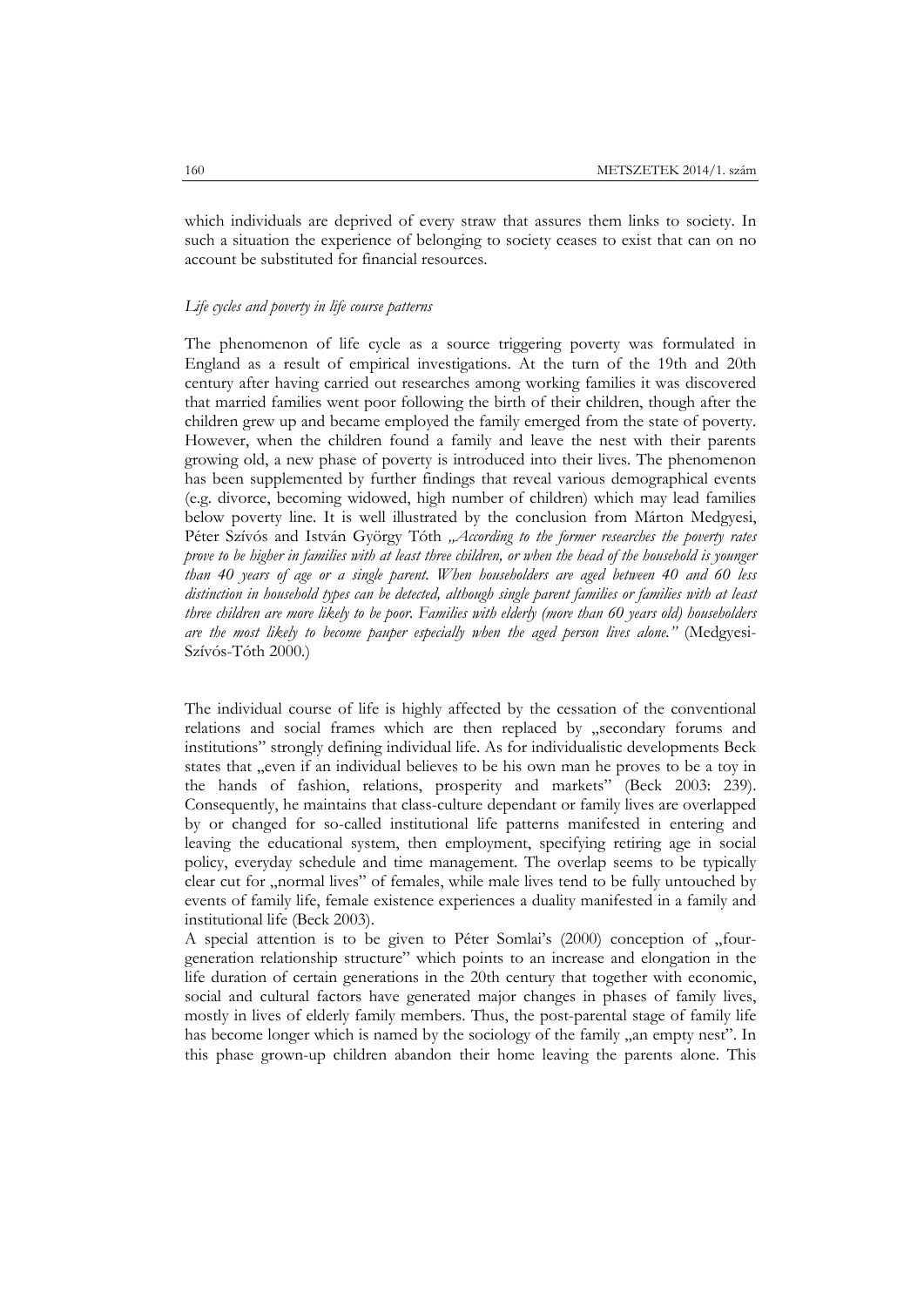stage of life did not even exist about a hundred years ago, but recently in developed countries it can persist for 20 years or longer. However, it does not mean that from that on parents only concern about themselves. In the first phase of this life stage most of them become parts of the so-called sandwich generation, for they keep on supporting their offsprings in getting and furnishing their own home, founding a family, then in raising grandchildren meanwhile caring or supporting their own old parents. That is the reason why the sociology of the family speaks about the relationship structure of four generations, since each generation highly demands family support, albeit for different reasons.

## **Call poverty its name: changing paradigms, changing thematizations**

Poverty as a complex phenomenon can be thematized and defined in various ways. According to the above theories poverty is to be handled as social reality which is not a pure objective condition, since as a whole it is a social construction established by members of a community. Any terms for defining and interpreting poverty have their own social history and are closely linked to the political, economic and social developments in which they were brought into being and in which researchers exploit their favored (paradigmic) terms as means, let alone their commitments (Silver 1996). In addition, poverty and its manifestations could hardly be interpreted without their social environment. We might as well say that the paradigms elaborated for handling poverty and the terminology are directly determined by the culture of politics, the dominant ideology of social organization and the objectives of social policy.

To give an accurate explanation is rather complicated for which the above mentioned relations provide sufficient explanation. It is not extraordinary at all that at the same time there are several parallel conceptions for poverty, or as Spéder (2002) notes no neutral conceptions seem available as equally universal and objective ones. As many definitions are used, as many types of poverty coexist.

Of course, there have been scientific theories about poverty, even if not so comprehensive and thorough they are. The treble principle system of Peter Townsend's (1991) theoretical typology is based on precepts on social structure, employment status and the rewards of the former ones. In such a context did the researcher develop the general principles of (1) conditional help provided for a few, (2) minimal rights for many, and (3) distributive justice for everyone. The difference of these are manifested in the types of interventions and policies applied while handling poverty.

Townsend models the precept of conditional help for a few through the poory laws of England and by the logic of the elite on poverty in the 19th century. As for the upper class the existence of the poor was nothing else but something of social necessity, and for them the problem was not the fact that the poor were deprived of financial resources, but the moral deficiency they lived in (they called it pauperism), the elite perceived individual shortcomings such as lightmindedness and intemperance as factors that make people embroil into poverty. In this context did the formerly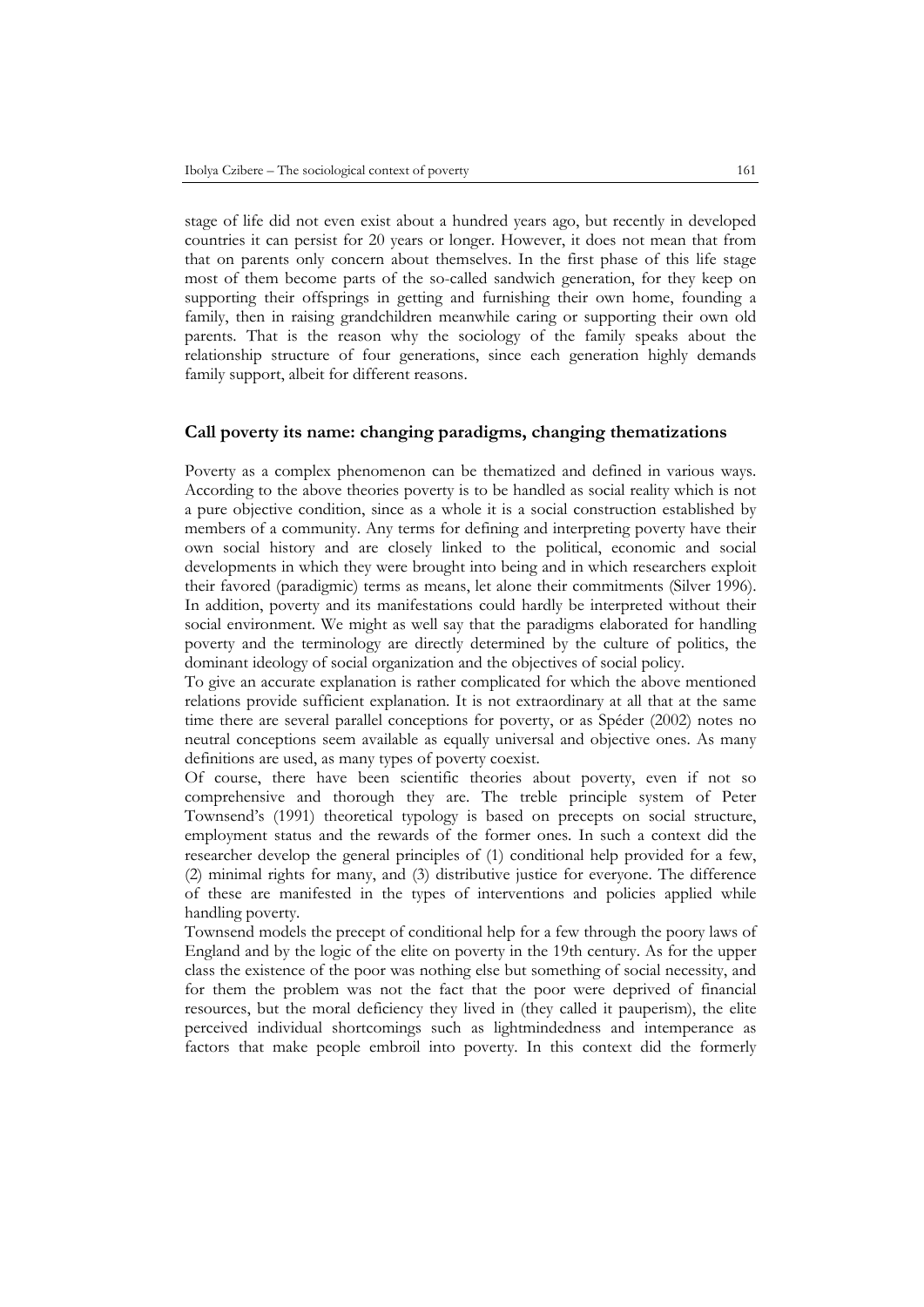mentioned categories of deserved or undeserved status emerge, and as the elite believed that at that time by poor laws poverty could be cut down to a minimum in England, accordingly their policies of conditional help fundamentally addressed a narrow layer of society. Those could obtain the deserved status (or were morally evaluated as virtuous) who worked or who despite being unemployed and having crucially low income could justify their availability for work.

In his economic policy oriented work Polányi (1976) well illustrates the approach to poverty typical of the era. He refers to two theoreticians whose conceptions best reflect the essentials and ultimate goal of the principle. One of them was called Joseph Townsend, whose works and thoughts set the ground for the oeuvre of Malthus. In his famed piece of work, Observations on the Poor Laws he labeled poor laws as remnants of the Elizabethan era and (together with other contemporary authors) he suggested the abolishment of the laws and urged to force the poor to undertake work for any wage. In his view, the allowance provided for the poor was an artificial intervention into birth rates, which consequently posed burdens (referring to food supplies) for others. He believed that due to the artificially induced increase in birth rates among the poor others' life would become shorter.

According to J. Townsend cutting off the allowances provided for the poor would automatically resolve the difficulties of poverty, as famine would get them to work for the least available wage, so their numbers would be exclusively regulated by those who would be able to acquire the amount of food needed for survival. As a result, there would be no need for administrative pressing, as the power of the survival instinct would pressurize the poor to participate in production procedures.

These thoughts have gained reputation due to the works of Malthus who was the other theoretician mentioned by Polányi. According to Malthus, famine becomes established in human societies because of the existence of an enforcing natural power, namely sexuality. Owing to the sexual instinct, the number of people is always confronted with the limits of food supplies, that is if more children are born than food supplies are capable of keeping, the surplus will be swept away by wars, epidemics, crimes and famine. That is how nature works, it takes sanctions that no government can ever alter. It well presents the social attitude characterized by the essential idea that the poor can be legally excluded either from communities, even from life under the auspices of the principle of undeservedness.

The recently generally acknowledged principle of social policy elaborated by P. Townsend for the depiction of the early 20th century focuses on assuring the guaranteed minimal condition of existence for each member of society. The innovative idea of the Webb couple on the national minimum became widespread known in that period. Later the precept of the minimal rights for many got into public thinking due to the Beveridge report (1942). It was typical of the poverty conception of the mid-20th century that it considered poverty as a minority issue involving those excluded from work or are unable to work. These people got into trouble not because of their own faults but rather their misfortune, and in the absence of income they were not able to meet the basic needs inevitably required for survival. The issue of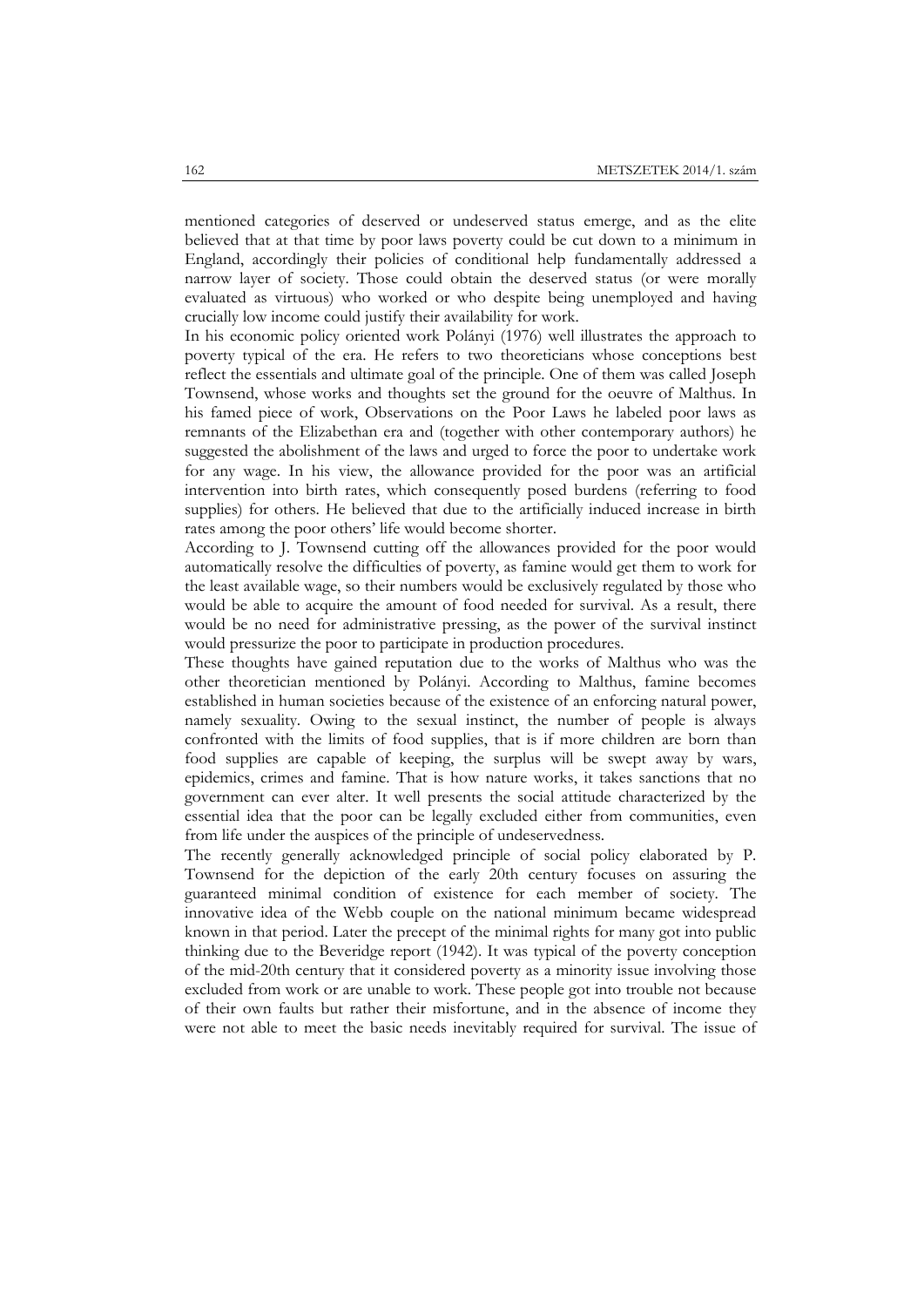minimal responsibility taken from the state was raised, and a claim was pronounced to provide a moderate supply for every citizen in need through government policy.

The third principle, the issue of the distributive justice concerning everyone seems to be somewhat theoretical assuming that the society deprives the poor of the chances to join the activities and pleasures commonly within reach. From a political aspect, the conception can be characterized by the principal aim to modify the actual hierarchic social stratification, partly through economic, political and social reorganization, party via a more equal distribution of power and financial resources.

The diversity of further discussions on poverty are generated by the various approaches to the nature and extension of poverty and by ideas about social inequalities, different in each society, not to mention the evaluation of permanent unemployment. All these follow a scheme of modernization. The heterogeneous views and attitudes to poverty in social history imply technical differences as well, manifested in the use of indicators for the illustration of the phenomenon, moreover, the differences shown in the diverse practices of social policy and the varying principles of social philosophy supporting social policy can be not on any account ignored. We can conclude that poverty is measured, interpreted and called in a different way in every country in accordance with the current social reality.

#### *It depends on how it is called…- some methodological aspects of measuring poverty*

## *Peculiarities of poverty lines*

The expression  $\mu$ iving on minimal income" introduced by Éva Havasi (2005) has drawn attention to the problems of income poverty<sup>[6.](#page-12-0)</sup> The rate of those receiving minimal earnings can be determined in several ways, and no matter which alternative is chosen, a threshold value is used to identify the poor. The identification can happen in an objective absolute or an objective relative, or either in a subjective way. Among the objective absolute threshold values for poverty the most well-known and most commonly used one is living wage. According to KSH (Central Office for Statistics) (2007) living wage means the limited circle of resources demanded for keeping elementary "physical condition" and "social well-being". As such "living wage is by no *means the limit value for survival but an amount of money that expresses the value of the quite moderate needs of everyday life seen as conventional in numerical data. It communicates the numerical value -set at a price floor- of consumption goods belonging to »social well-being« over »physical condition«."* (Létminimum 2007: 2.)

Another kind of absolute poverty lines follows a method of measurement different from to the logic of income distribution, it pre-determines the poverty line in a fixed amount. For some years the World Bank has been using the sum of \$4,3 per head for

<span id="page-12-0"></span><sup>&</sup>lt;sup>6</sup> In her study "Income as an index of material welfare and poverty" Éva Havasi (2005) goes into detalis and demonstrates what he means by income and what part it plays in measuring welfare.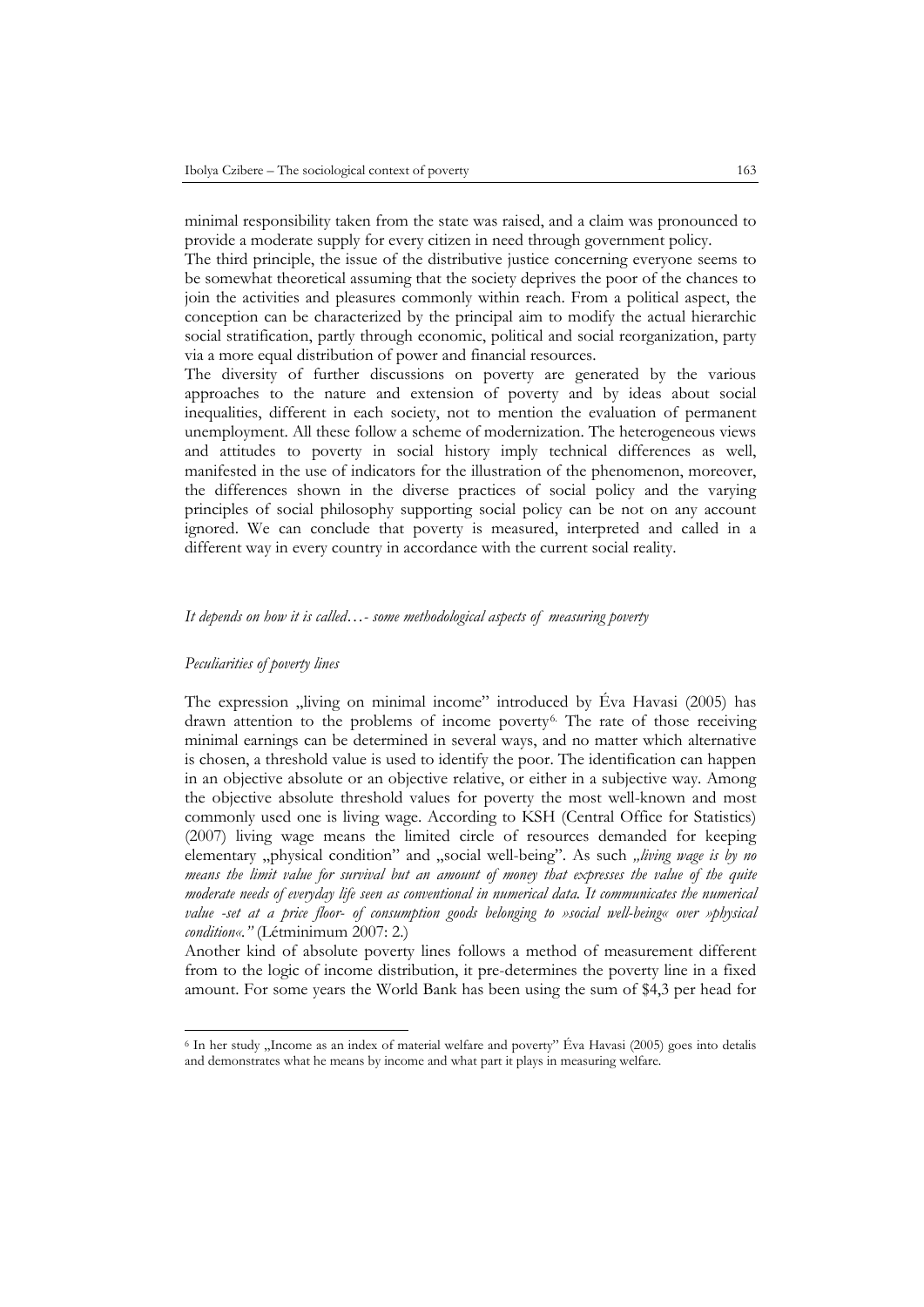Hungary to determine the poverty threshold in international comparisons. If this method is applied in comparison with the relative threshold value, the number of the poor tends to become approximately tripled, thus these calculations produce similar or even worse results than calculations made with the national minimum of subsistence.

The conceptions that build upon the relativity of income poverty always compare individual well-being to the average standard of social welfare (Spéder 2002). Among the researches for the objective relative approach to poverty, according to a study conducted by OECD the threshold value of poverty tends to be approximately 66% of the national income per capita, that is 60% of the national average income as stated in a study by the European Council. These studies demonstrate that poverty threshold is always a dependant on the average standards of societies (Létminimum 2007). In a different approach poverty line can be determined in the 50% or 60% of average or median income. This method seems to be suitable for making international comparisons for *"it is accentuated that [...] poverty is a distance measured from average conditions, backwardness if compared to the average standard of social welfare. Therefore, social groups principally exposed to the risk of poverty can be well circumscribed, and the view maintaining the dependence of the extension of poverty on national income diversities proves to be valid. Those declaring that this approach is appropriate for the demonstration of social inequalities are right."* (Spéder 2002: 245.)

As a result of the dissatisfaction with poverty conceptions based on disparity in income, investigations on deprivation have contemporarily launched (Spéder quoting Townsend, Spéder 2002), which have set off from the complexity of individual and family life conditions. These deprivational conceptions emphasize that individual conditions do not exclusively reflect income, but life circumstances, lifestyle, tendencies for consumption, and last but not least individual aspirations. The stratification studies carried out in the 1980s in Hungary were conducted accordingly, the results of which were published by Ágnes Bokor in 1985 in her work entitled "Depriváció és szegénység". She examined family deprivation and interpreted relative disadvantage, work, lobbying, material consumption, residence conditions, lifestyle and state of health through six dimensions.

Subjective threshold for poverty is another representative term based on the evaluation of individual and household income status as a form of self-reference. (KSH 1999). Its level is a dependant on numerous factors, since the actual individual income and its extent are highly affected by the beliefs about income inequalities, the past situation of the individual and the family, and also by their future prospective. As a form of subjectively measuring poverty, individuals give self-reflections about themselves and their financial conditions. According to this method those are considered to be poor who admit themselves poor. Another technique invites households to estimate the cost of living required by similar households to be able to function at diverse levels of existence (very straitened, straitened, average, good, very good) (KSH 1999).

As Zsuzsa Ferge (1985) notes subjective deprivation "rather tends to be a source of tension", as it gives a reflection about the social state of mind while focusing on developing requirements for changes. Anyhow, these demands do not necessarily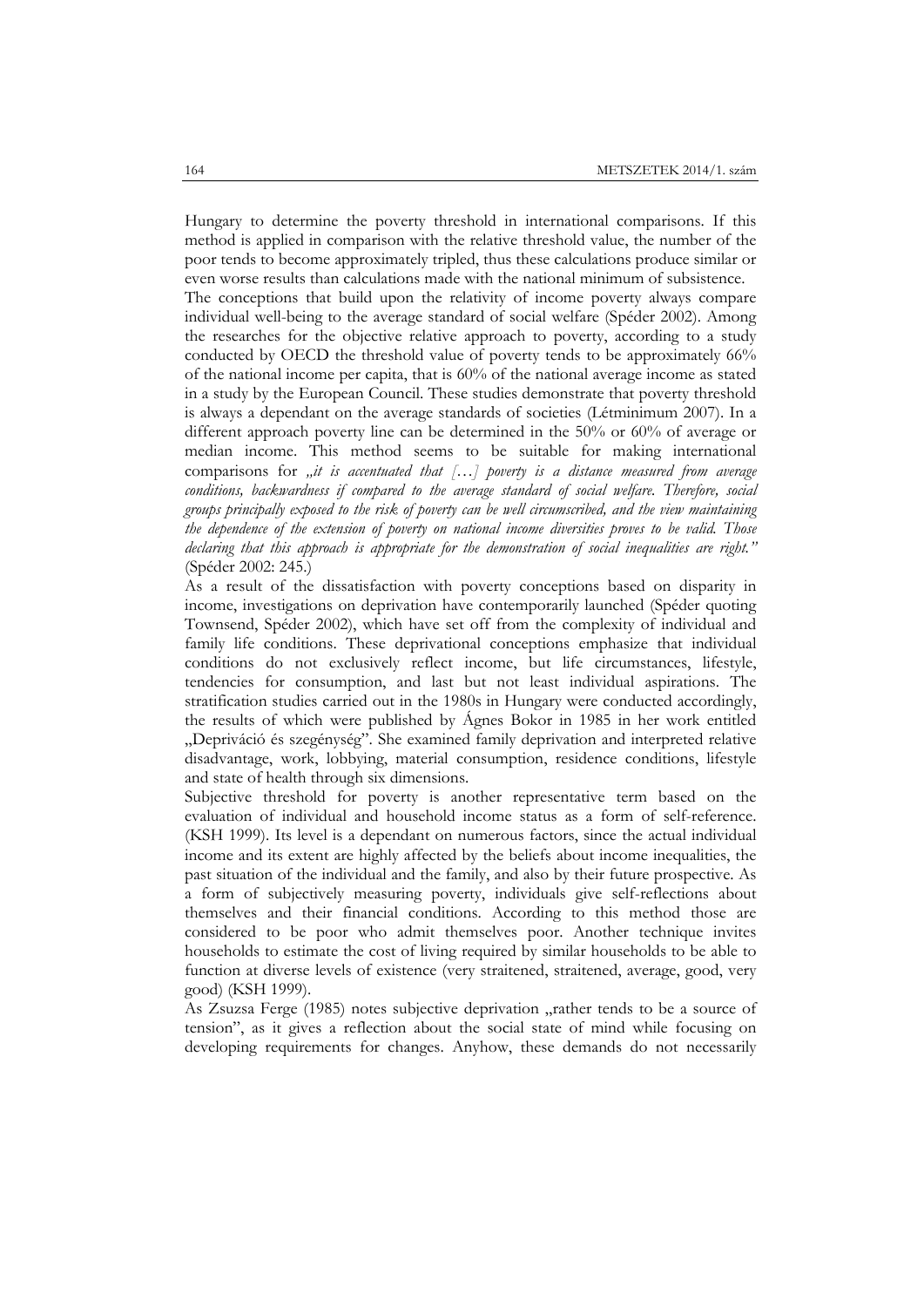denote the most severe problems objectively, that is why *na policy aiming at fundamentally altering social relations ought not to pay attention only to current tensions but also to articulating demands. Among the groups especially in need, there is an absence of means to call attention to themselves and to stand up for their interests, however, the improvement of their situation is also an inevitable part of the reformation of the whole social relation system."* (Ferge 1985: 49.)

The official term used for poverty threshold as highly significant for our topic is determined on the basis of the minimal standard defined by governments. In Hungary poverty threshold has not been officially determined, though for fixing the amount of social allowances the minimum of the old-age pension has been taken as a quasiofficial extent.[7](#page-14-0) According to Éva Havasi's calculations for the past few years the level of the old-age pension minimum has developed in an interesting way if compared to the values of other poverty thresholds. During the early years after the change in the political system, from the mid 1990s to 1998 the extent of old-age pension minimum coincided with the lowest income level of the lowest earners, and to some extent it has even exceeded the latter, though later the measure of the olda-age pension started to lag behind the rest of the investigated poverty thresholds. It was no longer able to keep up with neither living wages nor with the subjective threshold value, that is to say with the level of income minimum considered essential by the population. In 2003 the greatest secession took place between old-age minimum and other subsistence thresholds in a way that "old-age pension was the 80% of the threshold level in the lower tenth, according to the public opinion 66,5% of the minimum amount needed for a very straitened living, that is 55% of the living wage minimum per capita calculated by KSH." (Havasi 2005: 20).

In this period approximately 5% of the population lived under the threshold level of old-age minimum, 31% under the living wage minimum and 18% under the subjective poverty threshold.

#### *Continuity and transition: the schedule of poverty*

As for the present paper, the distinction between permanent and transitional poverty is of special significance. As the formerly demonstrated theories have shown, both categories are presumed to imply various reactions, lifestyles, evaluations, possibilities and conclusions if considered either individually or socially. It is essential for us to highlight that deep poverty refers to those who persistently live in need. The situation of the transitional poor is considered as actually "transitional", so they do not tend to fall in poverty so deep from which they would not be able to arise. Mostly the situation of those in persistent poverty can be characterized by social exclusion, and in certain context according to some authors this group also belongs to the underclass. In many authors' view a manner of living is supposed to be peculiar of persistent poverty which basically differs from the life of the majority and the life of the poor living in transitional poverty.

<span id="page-14-0"></span><sup>7</sup> In 2009 it was 28.500 HUF.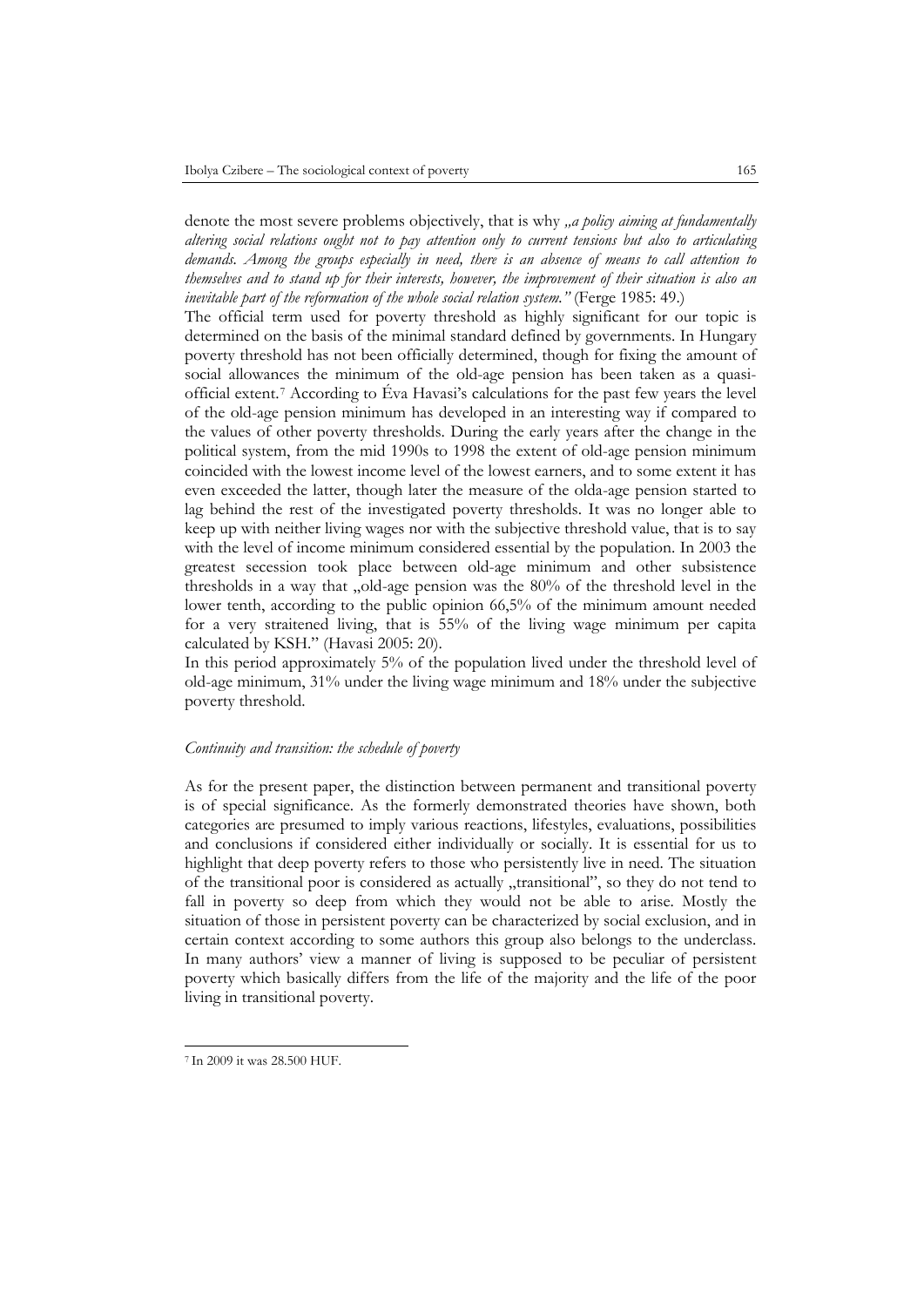After all, the question arises: how to define the categories of persistence and transition, and where to draw the boundary between the two. Starting from Zsolt Spéder's researches (2002) it seems to be obvious that the answers to these questions are not easy at all, as he writes partly because the rate of the population in each category depends on the length of the observation period. In the international literature, there are several approaches to the determination of the length of the observation period applied for measuring persistent poverty. Spéder refers to two practices, partly those have been found to be persistently poor by researchers who live eight years out of the observed ten in poverty. According to the other approaches, it has been concluded in the course of the investigation for the likelihood for emergence that the chances of those having lived in poverty for more than three years start to decrease radically. Zsolt Spéder lists those among the persistent poor who lower under poverty threshold at least four times in six years' time.

When making distinction between transitional and persistent poverty Júlia Szalai (2002) finds it essential to distinguish income-subsistence poverty from the condition with multiple handicaps (she calls them people in deep poverty, lagging poor or the excluded). In her view in the background of subsistence poverty "simple" problems of distribution can be revealed. In these cases, the incomes earned in different fields of employment persistently lag behind the price level of daily consumption or incomes from social insurance lose their values. These deprived groups have been still seen as segments of the majority, since the more their income improves, the more stable their life conditions will be, which enables them to return to the spheres of society dominated by the majority and to social scenes to the edge of which they have been pushed.

The situation seems to be different for the actual victims of exclusion, who either have not had any relations to help them reintegrate or, if any, they have lost them. A common feature of the life of the excluded is that they are likely to have a long prehistory of their poverty, often decades, and the extent of their destitution is extreme, often deep to the level of destitution (Szalai 2002). Life relations can be illustrated by common peculiarities: *"…their social relations basically involve those in similar circumstances, their children attend the same class as other ill-fated children, their families dwell together with other families in distress in ravaged housing estates, in abandoned farmhouses or in arbitrarily occupied backyard huts, their ill parents are sitting with other miserables suffering from handicaps or illnesses in temporary dilapitated medical centres at the end of villages for hours to get access to »general medical prescriptions«; they queue up in the human trade market of illegal employment with other defenceless fellows never obtaining a »decent« job…"* (Szalai 2002: 42.)

Consequently, their psychic and physical resources are exploited to the extent that they get unable to arrange their lives unaided even if they were offered secure and permanent employment, because without proper means their existential come-down and marginalization cannot be halted. In addition, as a typical feature of transitional poverty, but not of persistent exclusion the miserable life circumstances are passed on through generations which then come to stay for the younger generations on the long run.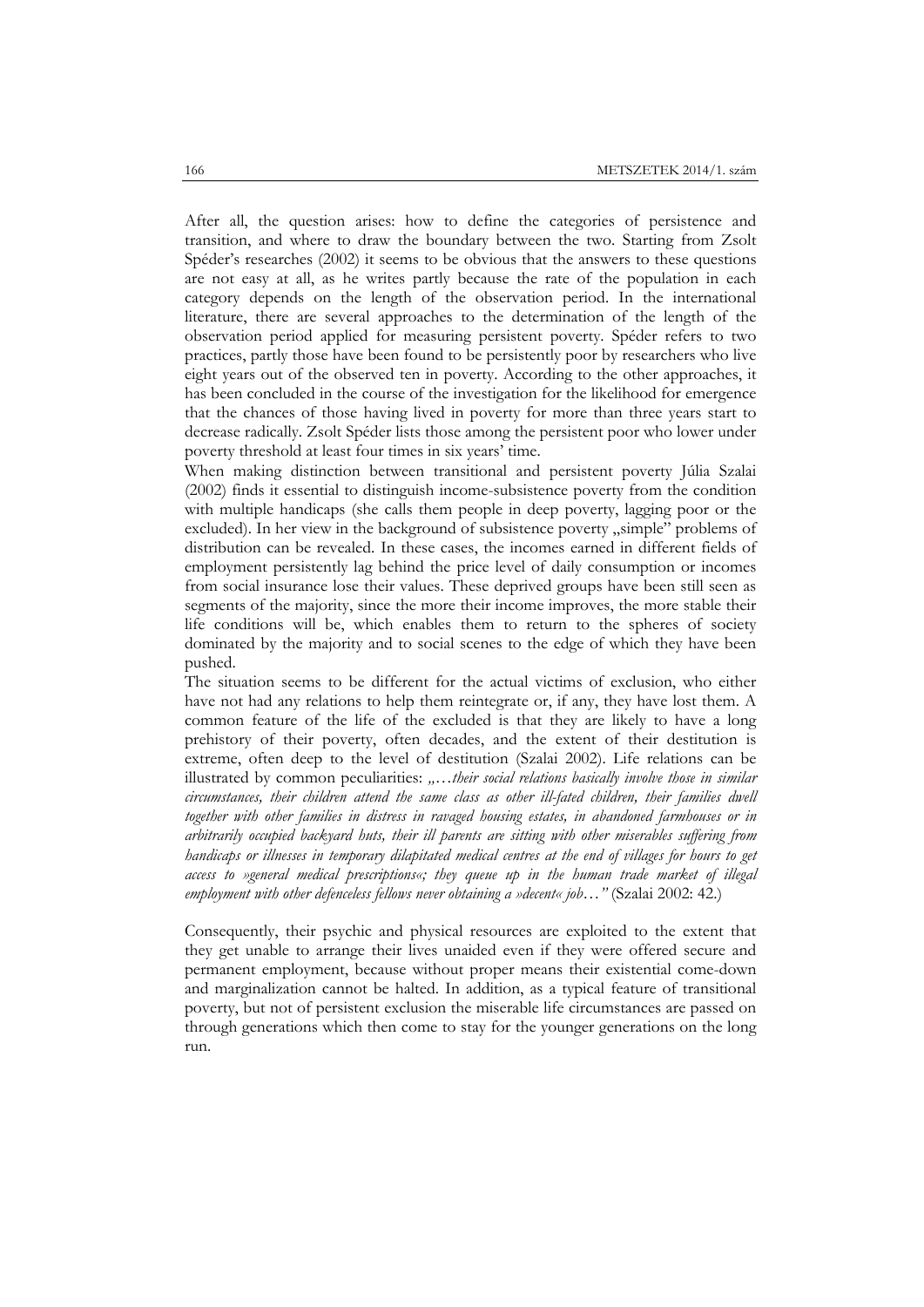## **References**

- Atkinson, Tony (1998): Társadalmi kirekesztődés, szegénység és munkanélküliség. Esély, 1998/4.
- Beck, Ulrich (2003): A kockázat-társadalom. Út egy másik modernitásba. Századvég Kiadó, Budapest
- Bokor, Ágnes (1985): Depriváció és szegénység. Társadalomtudományi Intézet, Budapest
- Bokor, Ágnes (1987): Szegénység a mai Magyarországon. Magvető Kiadó, Budapest
- Csepeli, György Kolosi, Tamás Neményi, Mária Örkény, Antal (1992): A gazdagság és a szegénység okaira adott magyarázatok rejtett normatív szempontjai Magyarországon. In: Szociológiai Szemle 1992/3.
- Davis, Kingsley-Moore Wilbert E. (1997): A rétegződés néhány elve In: Angelusz Róbert (ed.): A társadalmi rétegződés komponensei – Új Mandátum, Budapest
- Domanski, Henryk (2001): A szegénység társadalmi meghatározói a posztkommunista társadalmakban. In: Szociológiai Szemle 2001/4.
- Ferge, Zsuzsa (1985): Társadalmi struktúra, társadalmi hátrány. In: Szociálpolitikai Értesítő, Budapest, 1985., 4-5/I-II.
- Ferge, Zsuzsa (1995): Az átmenet társadalma. Esély, 1995/4.
- Ferge, Zsuzsa (2000): A társadalom pereme és az emberi méltóság. In: Esély, 2000/1.
- Ferge, Zsuzsa (2002): Kétsebességű Magyarország. Magyar Nemzeti Szeminárium a Társadalmi összetartozásról, 2002. július 18.
- Ferge, Zsuzsa (2007): Mi történik a szegénységgel? Csalóka "posztmodernitás". Esély, 2007/4.
- Gans, Herbert (1992): Mire szolgálnak az érdemtelen szegények In: Esély 1992/3.– Társadalom- és szociálpolitikai folyóirat, Hilscher Rezső Alapítvány, Budapest
- Havasi, Éva (2002): Szegénység és társadalmi kirekesztettség a mai Magyarországon. In: Szociológiai Szemle, 2002/4.
- Havasi, Éva (2005): Jövedelmi helyzet minimális jövedelemmel rendelkezés. TÁRKI, Fejlesztéspolitikai Helyzetértékelő Tanulmányok, Budapest
- Lewis, Oscar (1988): A szegénység kultúrája. Kultúra és Közösség 1988. IV.
- Medgyesi, Márton Szívós, Péter Tóth, István György (2000): Szegénység és egyenlőtlenségek: generációs eltolódások. In: Kolosi, Tamás – Tóth, István György – Vukovich, György (ed.): Társadalmi riport 2000. TÁRKI, Budapest
- Polányi, Károly (1976): Az archaikus társadalom és a gazdasági szemlélet. Tanulmányok. Gondolat Kiadó, Budapest
- Sen, Amartya (2003): A fejlődés mint szabadság. Európa Könyvkiadó, Budapest
- Sen, Amartya (2003b): Kirekesztés: Fogalom, alkalmazás és vizsgálat I. Esély, 2003/6.
- Silver, Hilary (1996): Culture, Politics and National Discourse of the New Urban Poor. In: Mingione, Enzo (szerk.) (1996): Urban Poverty and the Underclass. Blackwell Publishers
- Somlai, Péter (2000): Meghatározások, avagy miről szól a család válsága? In: Spéder, Zsolt – Tóth, Pál Péter (ed.): Emberi viszonyok. Cseh-Szombathy László tiszteletére. Századvég Kiadó, Budapest